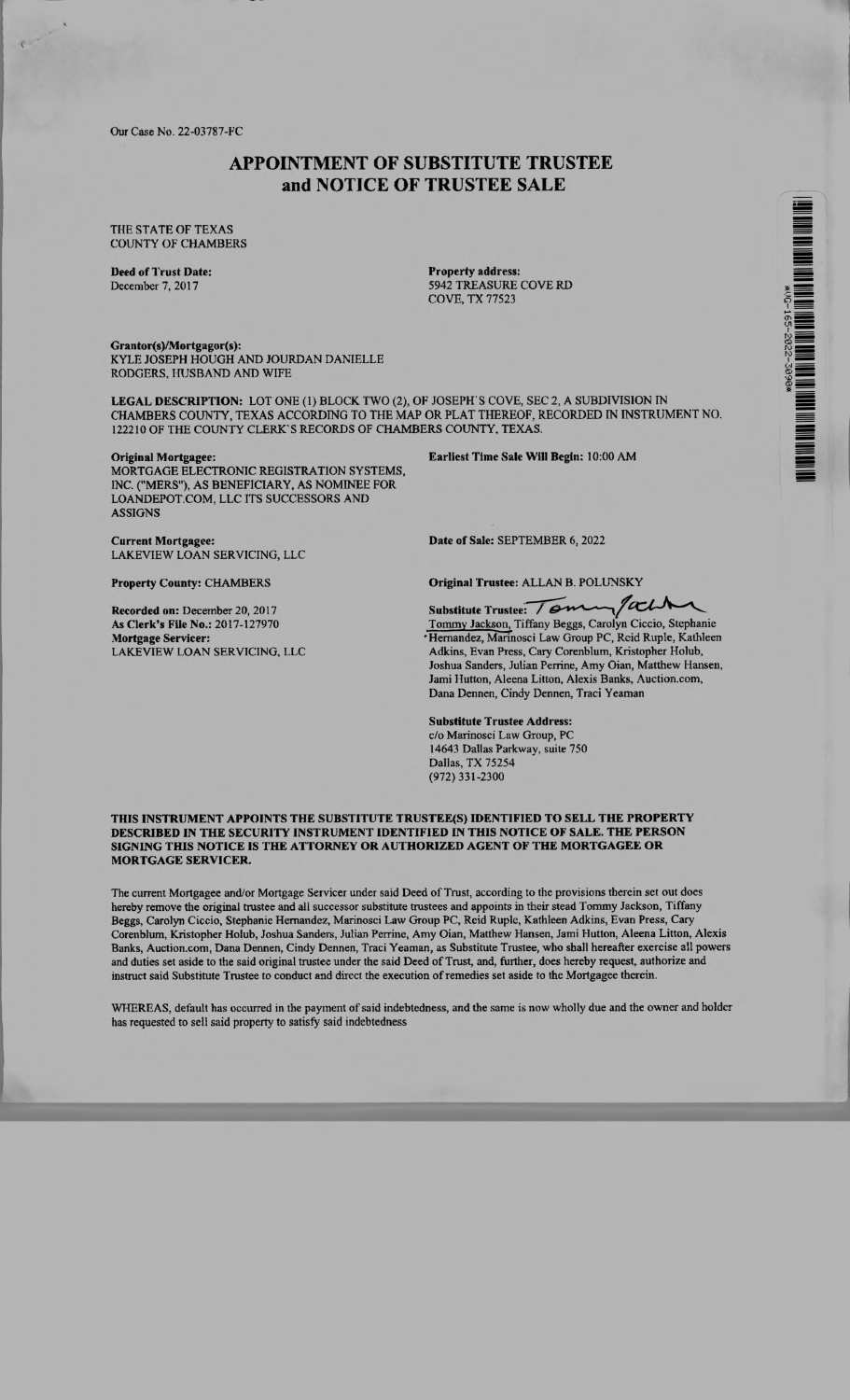NOW. THEREFORE, NOTICE IS HEREBY GIVEN that on Tuesday, SEPTEMBER 6, 2022 between ten o'clock AM and four o'clock PM and beginning not earlier than 10:00 AM or not later than three hours thereafter. The Substitute Trustee will sell the property by public auction to the highest bidder for cash at the place and date specified. The sale will be conducted at the Chambers County Courthouse, 404 Washington Avenue, Anahuac, TX 77514 as designated by the Commissioners' Court, of said county pursuant to Section 51.002 of the Texas Property Code as amended; if no area is designated by the Commissioners' Court, the sale will be conducted in the area immediately adjacent (next) to the location where this notice was posted.

LAKEVIEW LOAN SERVICING, LLC, who is the Mortgagee and/or Mortgage Servicer of the Note and Deed of Trust associated with the above referenced loan. The Mortgage Servicer is authorized to represent the Mortgagee by virtue of <sup>a</sup> servicing agreement with the Mortgagee. Pursuant to the Servicing Agreement and Texas Property code 51.0025, the Mortgage Servicer is authorized to collect the debt and to administer any resulting foreclosure of the property securing the debt.

## ACTIVE MILITARY SERVICE NOTICE

Assert and protect your rights as a member of the armed forces of the Unites States. If you or your spouse is serving on active military duty. including active military duty as <sup>a</sup>member of the Texas National Guard or the National Guard of another state or as a member of a reserve component of the armed forces of the United States, please send written notice of the active duty military service to the sender of this notice immediately,

WITNESS MY HAND,  $\sqrt{v}$   $\ell$   $l$   $\sqrt{v^2}$ 

MARINOSCI LAW GROUP, PG By: SAMMY HOOP MANAGING ATTORNEY

THE STATE OF TEXAS COUNTY OF DALLAS

Before me, Awarda. Huckson , the undersigned officer, on this, the  $\frac{21}{3}$ day of  $\frac{5}{3}$ OY  $\ell$  2022, personally appeared SAMMY HOODA,  $\Box$  known to me, who identified herself/himself to be the MANAGING ATTORNEY of MARINOSCI LAW GROUP PC, the person and officer whose name is subscribed to the foregoing instrument, and being authorized to do so, acknowledged that (s)he had executed the foregoing instrument as the act of such corporation for the purpose and consideration described and in the capacity stated.

Witness my hand and official seal

,...mtlest.c<del>.010.</del>com/000.014.1.1.000.0000.000.  $F_1 = 2$ *<i>CHE OF THIS* Notary Public, State of Texas Comm. Expires 06-06-2023 Notary ID 13204099-5

Grantor: LAKEVIEW LOAN SERVICING, LLC 3637 SENTARA WAY, SUITE 303 VIRGINIA BEACH, VA 23452 Our File No. 22-03787

 $\frac{\log_{10}(1,0)}{\log_{10}(1,0)}$  Notary Public for the State of TEXAS

AMANDA HUDSON My Commission Expires:  $\int_{\mathbb{R}} \cdot (\mathbf{r}) d\theta$ Amanda Huckson Printed Name and Notary Public

Return to: MARINOSCI LAW GROUP, P.C. MARINOSCI & BAXTER 14643 DALLAS PARKWAY, SUITE 750 DALLAS, TX 75254